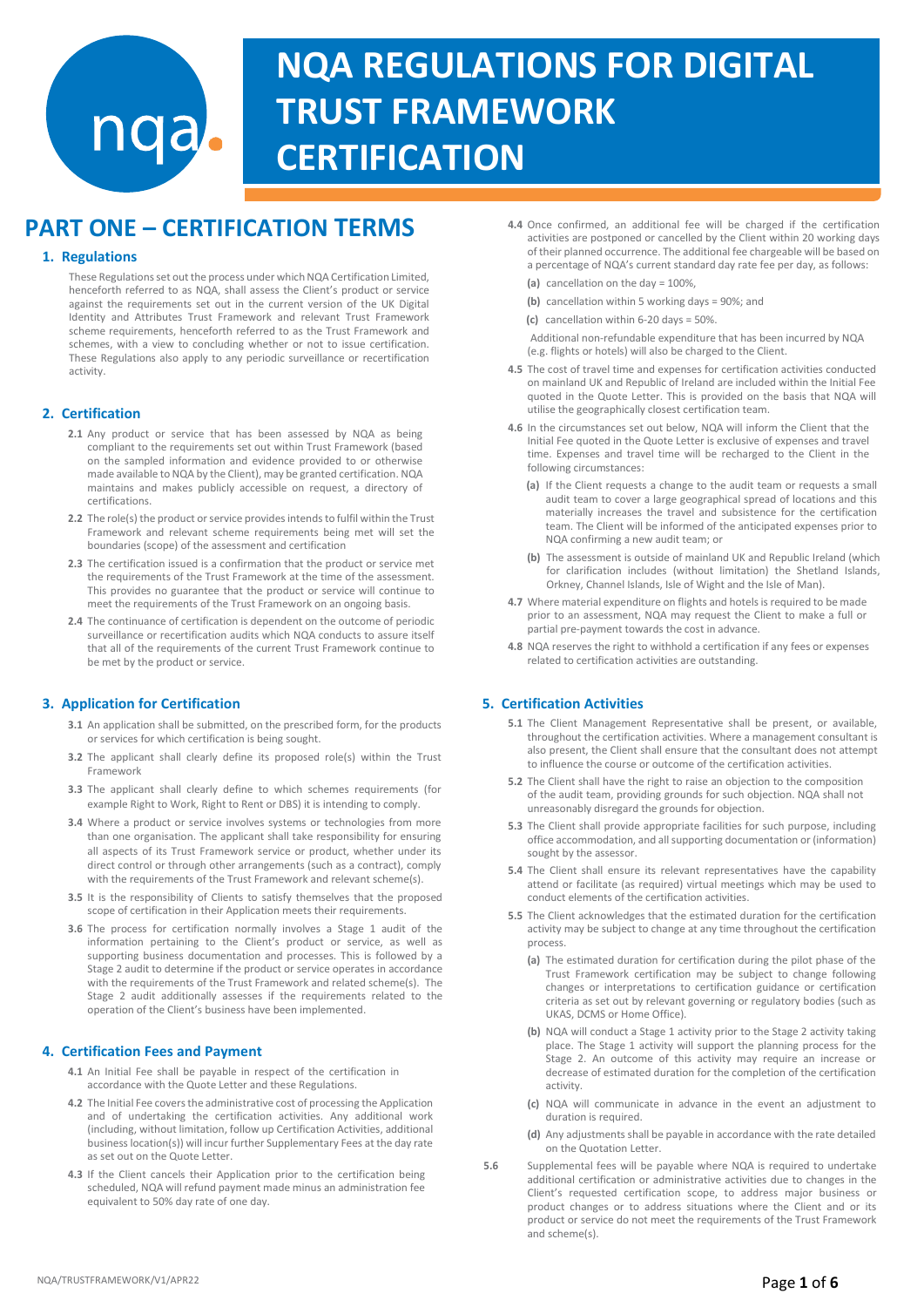## **6. Access**

- **6.1** In order for NQA to be able to carry out its obligations under these Regulations, Clients may be required to provide access to its premises, records and data to:
	- **(a)** representatives of NQA to carry out assessment activities and internal witnessed audits; and
	- **(b)** the accreditors of NQA or appropriate competent bodies to facilitate the witnessing of NQA conducting assessment activities.

## **7. Appraisal of Application for Certification**

- **7.1** When considering an Application following the Certification Activities, NQA may, at its discretion, decide to:
	- **(a)** grant certification, or
	- **(b)** decline certification.
- **7.2** A certification will not be granted if the Client has not paid the Initial Fee associated with the Application and any Supplementary Fees required due to follow up Certification Activities.
- **7.3** For any nonconformity, this shall be addressed to the satisfaction of the NQA Lead Auditor within stated timeframes from the final day of the certification assessment. NQA shall raise any and all nonconformances and proposed corrective actions with the organisation in writing.
- **7.4** In the event of material nonconformities or deficiencies, NQA at its discretion may determine that additional work is required to satisfy itself that the Trust Framework criteria has been met.

## **8. Certification and Marks**

- **8.1** A certification shall be issued only on the basis that the Client has demonstrably met all of the Trust Framework criteria relevant to the Client to NQA's sole satisfaction, and shall be subject to payment of the Initial Fee and any Supplementary Fees by the Client.
- **8.2** The certification of the product or service will typically be issued for a period of two years from the date of certification decision.
- **8.3** Any certification issued by NQA shall detail the Client's scope of certification and incorporating the date of certification and certificate number. The certification shall incorporate the NQA Mark. The certificate and any reports or similar documents prepared by NQA in the course of conducting the Certification Activities are the property of NQA and shall be returned, upon request, to NQA on cessation of certification for whatever reason.
- **8.4** During the currency of its certification, the Client shall be entitled to advertise the fact that its product or service has been certificated against the Trust Framework and shall be entitled to use the NQA Mark for this purpose. All use of the NQA Mark must be in accordance with these Regulations, and any usage guide made available by NQA from time to time in respect of the use of any NQA Mark. The Client shall not be permitted to use any NQA Mark until its certificate is issued.
- **8.5** During the pilot phase of the Trust Framework certification, the use of the Trust Framework trust marks is as yet not finalised. The Client acknowledges that additional requirements will be forthcoming in relation to the use of the Trust Mark.
- **8.6** The Client shall, at any reasonable time, be prepared to produce its certification for inspection by an authorised representative of NQA.

## **9. Conditions of Continued Certification**

- **9.1** Certification shall subsist, without renewal, unto the end of the NQA financial year within which certification is granted, subject to the satisfactory outcome of any periodic surveillance and recertification audits carried out by NQA and compliance to these Regulations.
- **9.2** A company certificated by NQA shall be eligible for continued registration subject to:

**(a)** Payment of fees

- **(b)** Access, by NQA representatives, to the Client's business to effectively conduct assessment activities to ensure continued compliance of the Client's product or services and its business to the Trust Framework criteria
- **(c)** Compliance with the requirements or criteria of the Trust Framework and relevant scheme(s)
- **(d)** Notification to NQA of any significant changes to the organisation or its product or service. Including major changes to:
	- **(i)** Policies or objectives
	- **(ii)** The scope or boundaries of the product or services
	- **(iii)** introduce a new service
	- **(iv)** IT systems or business processes used by the provider
	- **(v)** The location where a major part of the service is undertaken
- **(e)** Notification to NQA without delay (maximum 3 working days) of matters that affect the capability of the Client and its products or services to continue to meet the requirements of the Trust Framework. e.g change in legal or ownership status, mergers and acquisitions, change in commercial status (e.g entering into a JV), business disruptive event.

**(f)** Notification to NQA without delay of a serious breach or incident in relation to the Client's organisation or products and services

## **10. Surveillance and Recertification Audits**

- **10.1** The certification issued to the Client whose product or services has been shown to comply with the criteria against which the assessment was conducted will be subject to periodic surveillance audits at a time prescribed by NQA which would normally be no more than twelve months from the date of certification decision.
- **10.2** Recertification audits will be undertaken prior to the expiry of the certificate, which typically has a two-year duration. Recertification audits will take place three months prior to the expiry of a certification. This is to ensure certification activities can be conducted in good time to avoid expiry of certification.
- **10.3** Following a recertification audit, NQA may, at its discretion, decide to **(a)** Grant continued certification

**(b)** Decline continued certification

**10.4** Should the decision be to grant continued certification, NQA will reissue the certificate of registration to the client. The reissued certificate will typically be valid for a period of two years.

#### **11. Suspension**

- **11.1** The certification issued by NQA may temporarily be suspended for a number of reasons including:
	- **(a)** Voluntary cessation (by the client) of the product or service being certificated.
	- **(b)** The Client and/or its product or service has persistently or seriously failed to meet the Trust Framework or scheme criteria.
	- **(c)** The Client has not permitted NQA to conduct surveillance or recertification activities within required timescales.
- **11.2** Due to the suspension of the certification related to its product or services, the Client shall not promote any claim to the effect that its product or service is certificated. In addition NQA may notify relevant industry or regulatory bodies that the certification is suspended, if it is required to do so under its own obligations.

## **12. Cancellation and Withdrawal of Certification**

- **12.1** NQA may, at any time, cease consideration of an Application, or cancel certification of a Client for failure to make payment of the prescribed fees and charges, as required under these Regulations. The decision to cease consideration of an Application, or to cancel certification, shall be notified to the Client in writing and shall be deemed to become effective at the expiration of fourteen (14) days after the date of dispatch of the letter. Should the Client seek to have their certification reinstated, then NQA may charge a Supplementary Fee to cover the costs involved.
- **12.2** NQA may, at any time, withdraw the certification of the Client if it is shown to the satisfaction of NQA that:
	- **(a)** NQA is instructed to do so by any governmental or regulatory authority;
	- **(b)** the Client has committed a breach of any of the obligations imposed by these Regulations;
	- **(c)** If applicable, the Client fails to maintain its compliance with the Trust Framework and relevant scheme criteria
	- **(d)** the Client attempts to mislead its end-users or stakeholders about the location, capabilities, functionality or source of a product or service within its scope of certification;
	- **(e)**the Client has made use of the NQA Mark or the Trust Mark in a manner which is likely to bring NQA or the Trust Framework into disrepute;
	- **(f)** the Client fails to inform NQA of a known breach of legislation which has a direct bearing on the certification granted by NQA;
	- **(g)** the Client attempts to mislead its end-users, employees, officers, contractors, representatives or any governmental or regulatory authority as to the nature of the certification;
	- **(h)** the Client becomes bankrupt or insolvent or has a receiving order made against it, or compounds with its creditors or being a corporation commences to be wound up (not being a members voluntary winding up for the purposes of reconstruction) or carries on business under a receiver for the benefit of creditors or any of them or if, in the opinion of NQA, the nature of its work has changed;
	- **(i)** the Client shall cease to trade or if there be any change in the ownership of the business that materially affects the conditions under which the certification was issued; or
	- **(j)** the Client performs any act which, in the opinion of NQA, is contrary or prejudicial to the objects or reputation of NQA.
- **12.3** Before deciding whether to withdraw the certification, NQA shall inform the Client, in writing, of their intention to do so and the reason for the withdrawal. NQA shall afford the Client the opportunity to make representation in writing to NQA within fourteen (14) days of the date of recorded dispatch, and shall consider such representation before deciding whether or not to withdraw the certification of the Client's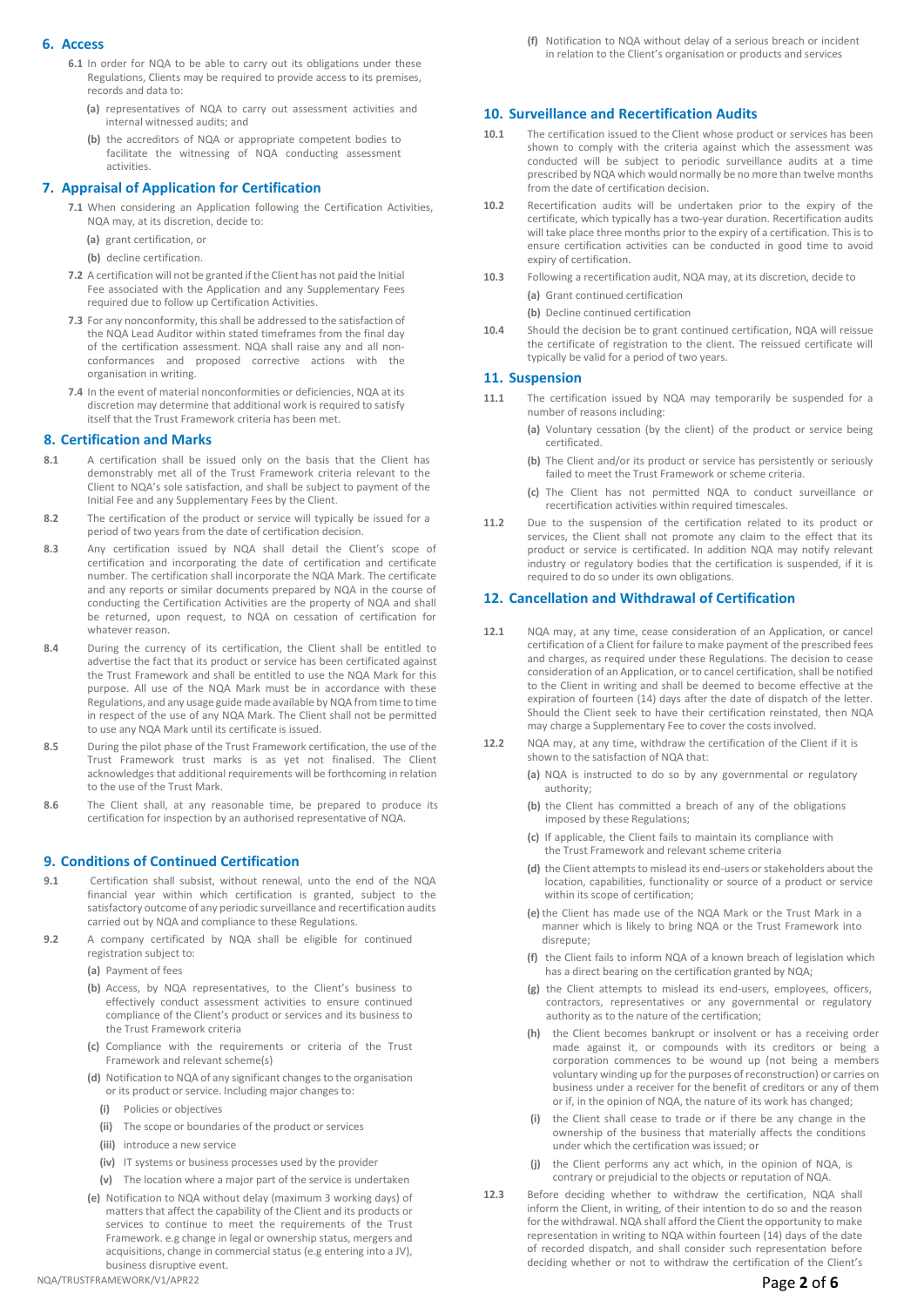product or service.

**12.4** A decision to withdraw the certification shall be notified in. The certification which is withdrawn shall not be transferred or transferable to any other organisation. Notwithstanding any obligations of confidentiality, NQA may make public the withdrawal of certification.

#### **13. Complaints and Appeals**

- **13.1** NQA has a publicly available description of its process for handling complaints against it. A copy of the complaints process is available at [https://www.nqa.com/en-gb/clients/regulations.](http://www.nqa.com/en-gb/clients/regulations)
- **13.2** Any Client has the right to appeal any decision pertaining to the certification process made by NQA and concerning such Client. A copy of the appeals process is available at [https://www.nqa.com/e](http://www.nqa.com/)ngb/clients/regulations.

#### **14. Misuse of Statement of Certification or NQA Marks**

- **14.1** Where the Client's certification has been suspended, cancelled or withdrawn, that Client shall not exhibit, or cause to be exhibited, its former certification or any copy of it, either on its premises or elsewhere, nor shall it use or display, or permit to be used or displayed, any reproduction, print or replica of the NQA Mark in any form or on any material whatsoever.
- **14.2** All certificates must be returned promptly to NQA when there is either a legitimate requirement for a change to its detail or upon cessation of the Client's certification.

## **PART TWO – LEGAL TERMS**

## **15. Formation of the Contract**<br>**15.1** These Regulations apply to and **1**

- **15.1** These Regulations apply to and form part of the Contract between NQA and the Client. They supersede any previously issued terms and conditions of purchase or supply.
- **15.2** No terms or conditions shall form part of the Contract except to the extent that NQA otherwise agrees in writing.
- **15.3** No variation of these Regulations or the Quote Letter shall be binding unless expressly agreed in writing and executed by a duly authorised signatory on behalf of the NQA.
- **15.4** The Quote Letter (based on the information provided by the Client in the Application) issued by NQA to the Client shall be an offer to purchase Services subject to these Regulations.
- **15.5** The Quote Letter may be withdrawn or amended by NQA at any time before acceptance by the Client.
- **15.6** The offer constituted by the Quote Letter shall remain in effect and be capable of being accepted by the Client for seven (7) days from the date on which NQA submitted the Quote Letter, after which time it shall automatically lapse and be withdrawn.
- **15.7** The offer constituted by the Quote Letter is personal to the Client and can only be accepted in writing by any authorised signatory of the Client to which the Quote Letter is addressed. For the purposes of these Regulations, in writing shall include by email.
- **15.8** By accepting the Quote Letter, the Client agrees to be bound by: (i) these Regulations; and (ii) the Quote Letter. This shall be the order of priority in the event of any inconsistency between these documents.
- **15.9** Marketing and other promotional material relating to the Services are illustrative only and do not form part of the Contract.

#### **16. Payment**

- **16.1** All fees and expenses are exclusive of VAT which may be chargeable in addition. The Client shall pay any applicable VAT to NQA on receipt of a valid VAT invoice.
- **16.2** The Client shall pay all invoices:
	- **(a)** in full without deduction or set-off, in cleared funds within thirty (30) days of the date of each invoice; and
	- **(b)** to the bank account nominated by NQA.
- **16.3** Time of payment is of the essence. Where sums due under the Contract are not paid in full by the due date:
	- **(a)** NQA may, without limiting its other rights, charge interest on such sums at 4% a year above the base rate of the Bank of England from time to time in force; and
	- **(b)** interest shall accrue on a daily basis, and apply from the due date for payment until actual payment in full, whether before or after judgement.

## **17. Performance of the Services**

- **17.1** The Services shall be performed in accordance with the Quote Letter and these Regulations.
- **17.2** Time of performance of the Services is not of the essence. NQA shall use its reasonable endeavours to meet estimated dates for performance, but any dates referred to in the Quote Letter are approximate only.
- **17.3** NQA shall not be liable for any delay in or failure of performance caused by:

**(a)** the Client's failure to:

- **(i)** make the location(s) available to NQA;
- **(ii)** prepare the location(s) or information in accordance with NQA's instructions;
- **(iii)** provide NQA with allrequired information regarding the Client's organisation, service(s), product(s), event(s) at its location(s) or access to the Client's personnel as necessary for NQA to be able to deliver the Services.
- **(b)** a Force Majeure Event.

#### **18. Warranties**

- **18.1** Each party warrants to the other that it has all requisite power and authority to enter into and perform its obligations under the Contract.
- **18.2** Except as may be set out in these Regulations, NQA gives no warranties and makes no representations in relation to the Services or the Certificate of Registration, and all warranties and conditions (including the conditions implied by sections 12 to 16 of the Supply of Goods and Services Act 1982), whether express or implied

by statute, common law or otherwise are excluded to the extent permitted by law.

### **19. Anti-bribery**

- **19.1** For the purposes of this Regulation 19, the expressions adequate procedures and associated with shall be construed in accordance with the Bribery Act 2010 and legislation or guidance published under it.
- **19.2** Each party shall comply with applicable Bribery Laws including ensuring that it has in place adequate procedures to prevent bribery and use all reasonable endeavours to ensure that:

**(a)** all of that party's personnel;

- **(b)** all others associated with that party; and
- **(c)** all of that party's subcontractors; involved in performing the Contract so comply.
- **19.3** Without limitation to Regulation 19.2, neither party shall make or receive any bribe (as defined in the Bribery Act 2010) or other improper payment, or allow any such improper payment to be made or received on its behalf, either in the UK or elsewhere, and shall implement and maintain adequate procedures to ensure that such bribes or payments are not made or received directly or indirectly on its behalf.
- **19.4** Each party shall immediately notify the other as soon as it becomes aware of a breach of any of the requirements in this Regulation 19.

#### **20. Anti-slavery**

- **20.1** The Client undertakes, warrants and represents that:
	- **(a)** neither the Client nor any of its officers, employees, agents or subcontractors has:
		- **(i)** committed an offence under the Modern Slavery Act 2015;
		- **(ii)** been notified that it is subject to an investigation relating to an alleged offence or prosecution under the Modern Slavery Act 2015; or
		- **(iii)** been made aware of any circumstances in its supply chain that could give rise to an investigation relating to an alleged offence or prosecution under the Modern Slavery Act 2015;
	- **(b)** it shall notify NQA immediately in writing if it becomes aware or has reason to believe that it, or any of its officers, employees, agents or subcontractors have breached or potentially breached any of the Client's obligations under Regulation 20.1(a). Such notice shall set out full details of the circumstances concerning the breach or potential breach of the Client's obligations.

#### **21. Data Protection**

- **21.1** For the purposes of this Regulation 21, the terms controller, processor, personal data, personal data breach, data subject, processing and supervisory authority shall have the meaning given to them in the Data Protection Laws.
- **21.2** The parties acknowledge and agree that it is the factual arrangement between them which dictates the role and status of each party under Data Protection Laws in respect of the processing of personal data of data subjects under the Contract.
- **21.3** Notwithstanding Regulation 21.2, the parties anticipate that they shall each separately determine the purposes for which and the manner in which any personal data of a data subject is or will be processed by them and that the parties are therefore, for the purposes of the Contract, each a controller of such personal data.
- **21.4** The parties shall comply with all applicable obligations imposed by or made under the requirements of any Data Protection Laws that apply in connection with the Contract.
- **21.5** The Client undertakes, warrants and represents that:
	- **(a)** it has the right to allow NQA access to the personal data that it holds as required to enable NQA to deliver the Services; and
	- **(b)** it has obtained any necessary consents from data subjects in respect of any such access or has otherwise ensured that there is a lawful basis for allowing such access, so that the personal data of data subjects can be lawfully used by NQA for the purposes of delivering the Services.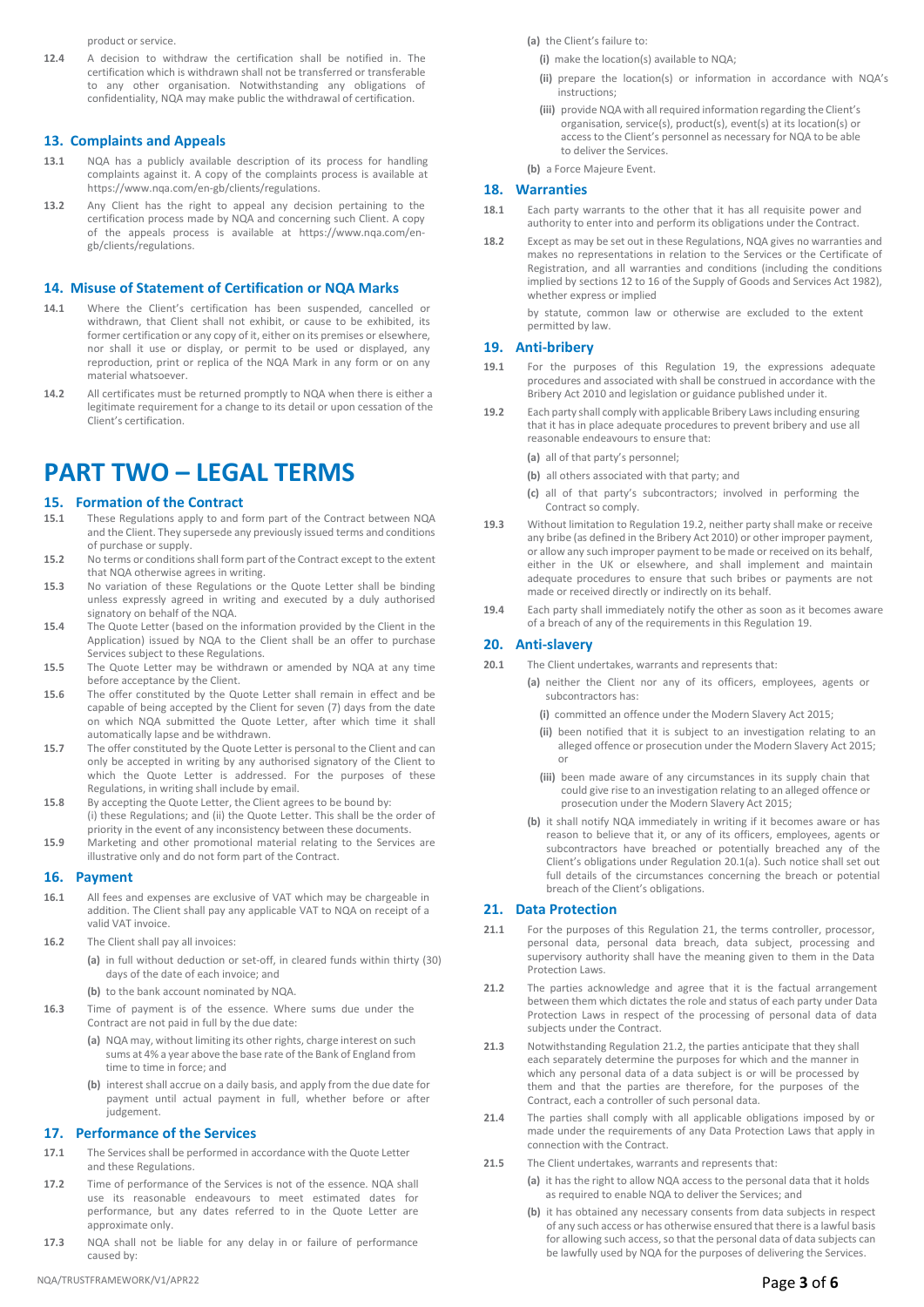- **21.6** The parties agree to reasonably co-operate with one another in responding to:
	- **(a)** any requests made by data subjects exercising their rights under the Data Protection Laws; and
	- **(b)** any correspondence from a supervisory authority; in each case where any such requests or correspondence relate to or impact the processing of personal data by either party in connection
- **21.7** The Client shall notify NQA upon becoming aware of any actual, suspected or threatened personal data breach affecting the personal data processed in connection with the Contract and, together with such notice, shall provide a written description of the personal data breach particulars.
- **21.8** The Client shall indemnify and keep indemnified NQA in full from and against all claims, proceedings, actions, damages, costs, fines, expenses and any other liabilities which may arise out of, or in consequence of, any personal data breach and any breach or purported breach of the Data Protection Laws, including loss of or damage to property, financial loss arising from any breach of the Data Protection Laws or any other loss which is caused directly or indirectly by any act or omission arising from any breach of the Data Protection Laws.

## **22. Intellectual Property Rights**

with the Contract.

- **22.1** All Intellectual Property Rights in or arising out of or in connection with the Services (including, without limitation, all Intellectual Property Rights in the NQA Mark) shall be owned by NQA (or its licensors).
- **22.2** Subject to NQA issuing a certification in accordance with these Regulations, NQA grants to the Client a non-exclusive, revocable, royalty-free licence to use the NQA Mark in accordance with the applicable NQA Marks usage guide made available by NQA from time to time.
- **22.3** The Client shall not be entitled to sub-license, assign or otherwise transfer the licence granted in Regulation 22.2.
- **22.4** For the avoidance of doubt, the licence granted in Regulation 20.2 shall automatically terminate on the cancellation or withdrawal by NQA of the certification in accordance with Regulation 22.2

## **23. Confidentiality**

- **23.1** Each party undertakes that it shall not at any time during the Contract, and for a period of five (5) years after termination or expiry of the Contract, disclose to any person any Confidential Information of the other party, except as permitted by Regulation 23.2 below.
- **23.2** Each party may disclose the other party's Confidential Information:
	- **(a)** to its employees, officers, representatives, subcontractors or advisers who need to know such information for the purposes of carrying out the party's obligations under the Contract. Each party shall ensure that its employees, officers, representatives, subcontractors or advisers to whom it discloses the other party's confidential information comply with this Regulation 21; and
		- **(b)** as may be required by law, a court of competent jurisdiction or any governmental or regulatory authority.
- **23.3** Neither party shall use the other party's Confidential Information for any purpose other than to perform its obligations under the Contract.

#### **24. Limitation of Liability**

- **24.1** The extent of the parties' liability under or in connection with the Contract (regardless of whether such liability arises in tort, contract or in any other way and whether or not caused by negligence or misrepresentation) shall be as set out in this Regulation 24.
- 24.2 Subject to Regulation 24.3
	- **(a)** NQA's total aggregate liability shall not exceed a sum equal to the total fees payable to NQA under the Contract.
	- **(b)** NQA shall not be liable for consequential, indirect or special losses.
	- **(c)** NQA shall not be liable for any of the following (whether direct or indirect): (i) loss of profit; (ii) loss of data; (iii) loss of use; (iv) loss of production; (v) loss of contract; (vi) loss of opportunity; (vii) loss of savings, discount or rebate (whether actual or anticipated); or (viii) harm to reputation or loss of goodwill.
- **24.3** Notwithstanding any other provision of the Contract, the liability of the parties shall not be limited in any way in respect of the following:
	- **(a)** death or personal injury caused by negligence;
	- **(b)** fraud or fraudulent misrepresentation;
	- **(c)** any other losses which cannot be excluded or limited by applicable law;
	- **(d)** any losses caused by wilful misconduct.

#### **25. Force Majeure Event**

- 25.1 A party shall not be liable if delayed in or prevented from performing its obligations due to a Force Majeure Event, provided that it:
	- **(a)** promptly notifies the other of the Force Majeure Event and its expected duration; and
	- **(b)** uses best endeavours to minimise the effects of that Force Majeure Event.
- **25.2** If, due to a Force Majeure Event, a party:
	- **(a)** is or shall be unable to perform a material obligation; or
	- **(b)** is delayed in or prevented from performing its obligations for a continuous period exceeding thirty (30) days;

the parties shall renegotiate the Contract to achieve, as nearly as possible, the original commercial intent.

#### **26. Termination**

- **26.1** The Contract shall automatically terminate in the event of cancellation or withdrawal of the certification by NQA in accordance with Regulation 12 above.
- **26.2** Termination or expiry of the Contract shall not affect any accrued rights and liabilities of NQA at any time up to the date of termination or expiry.

## **27. Notices**

- **27.1** Any notice given by a party under these Regulations shall:
	- **(a)** be in writing and in English;
	- **(b)** be signed by, or on behalf of, the party giving it (except for notices sent by email); and
	- **(c)** be sent to the relevant party at the address set out in the Quote Letter.
- **27.2** Notices may be given, and are deemed received:
	- **(a)** by hand: on receipt of a signature at the time of delivery;
	- **(b)** by post: at 9.00 am on the second Business Day after posting;
	- **(c)** by air mail post: at 9.00 am on the fourth Business Day after posting; and
	- **(d)** by email (provided a copy is also sent by first class post): on receipt of a delivery confirmation or read receipt email from the correct address.
- **27.3** Any change to the contact details of a party as set out in the Quote Letter shall be notified to the other party in accordance with Regulations 25.1 and 25.2 and shall be effective:
	- **(a)** on the date specified in the notice as being the date of such change; or
	- **(b)** if no date is so specified, seven (7) days after the notice is deemed to be received.
- **27.4** All references to time are to the local time at the place of deemed receipt.
- **27.5** This clause does not apply to notices given in legal proceedings or arbitration.

#### **28. General**

#### **28.1 Entire Agreement**

**(a)** The Contract constitutes the entire agreement between the parties and supersedes and extinguishes all previous

agreements, promises, assurances, warranties, representations and understandings between them, whether written or oral, relating to its subject matter.

**(b)** Each party acknowledges that in entering into the Contract it does not rely on, and shall have no remedies in respect of any statement, representations, assurance or warranty (whether made innocently or negligently) that is not set out

in the Contract. Each party agrees that it shall have no claim for innocent or negligent misrepresentation or negligent misstatement based on any statement in the Contract.

**(c)** Nothing in this clause shall limit or exclude any liability for fraud.

### **28.2 Assignment and other dealings**

- **(a)** NQA may at any time assign, mortgage, charge, subcontract , delegate, declare a trust over or deal in any other manner with any or all of its rights and obligations under the Contract.
- **(b)** The Client shall not assign, transfer, mortgage, charge, subcontract, delegate, declare a trust over or deal in any other manner with any of its rights and obligations under the Contract without the prior written consent of NQA.
- **28.3 Third Party Rights**
	- **(a)** Except as expressly provided for in Regulation 26.3, a person who is not a party to the Contract shall not have any rights under the Contracts (Rights of Third Parties) Act 1999 to enforce any of the provisions of the Contract.
	- **(b)** Any Affiliate of NQA shall be entitled under the Contracts (Rights of Third Parties) Act 1999 to enforce any of the provisions of

the Contract. The consent of any such Affiliate is not required in order to rescind or vary the Contract or any provision of it.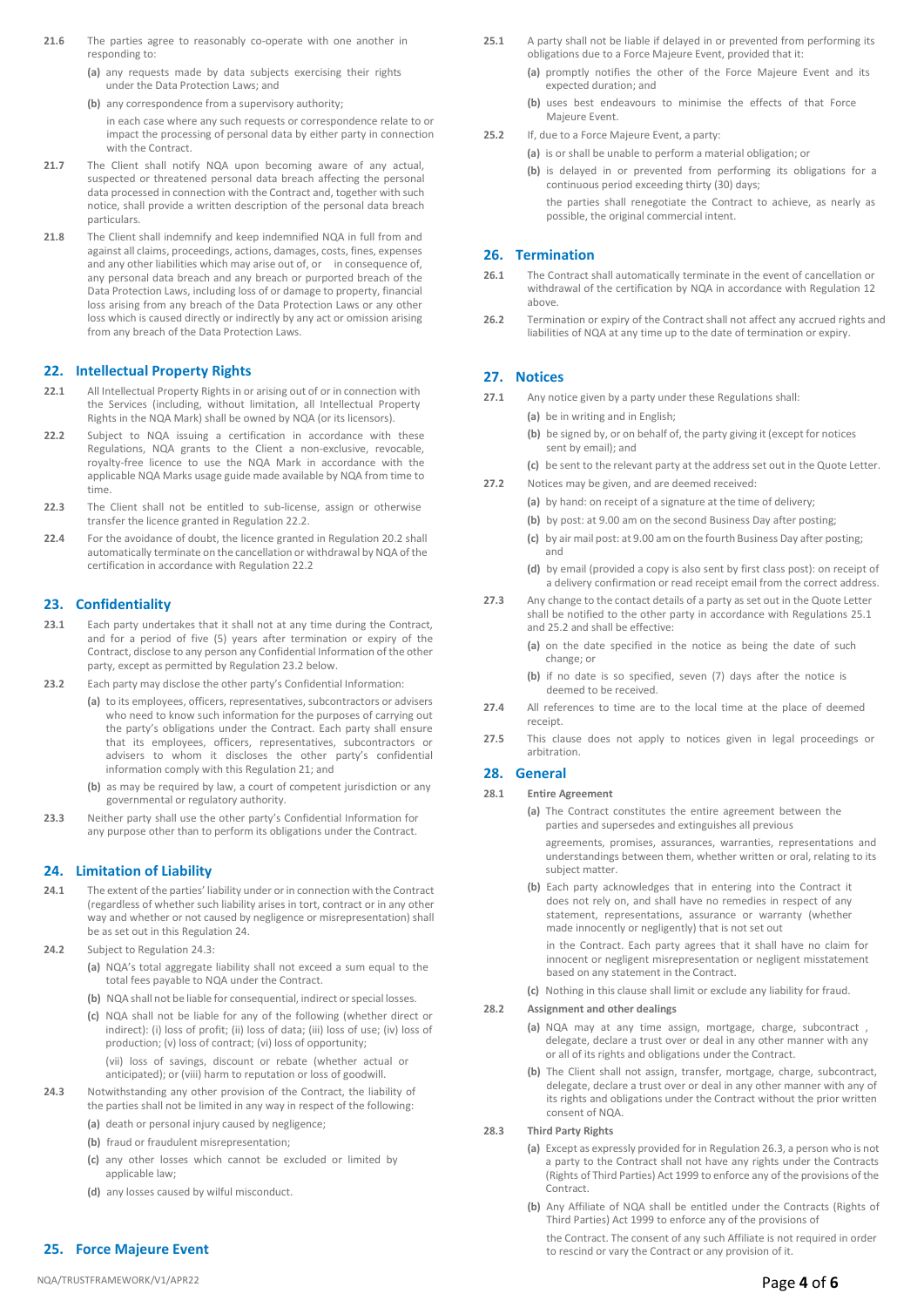#### **28.4 No Waiver**

A waiver of any right or remedy under the Contract or by law is only effective if given in writing and shall not be deemed a waiver of any subsequent right or remedy. A failure or delay by a party to exercise any right or remedy provided under the Contract or by law

shall not constitute a waiver of that or any other right or remedy, nor shall it prevent or restrict any further exercise of that or any other right or remedy. No single or partial exercise of any right or remedy provided under the Contract or by law shall prevent or restrict the further exercise of that or any other right or remedy.

## **28.5 Variation**

- **(a)** NQA shall be entitled to vary these Regulations from time to time as it sees fit. NQA shall ensure that all changes to the Regulations and/or these Terms of Business are notified on its website, and that any material changes are subject to not less than thirty (30) days' written notice to the Client.
- **(b)** Except as otherwise provided for in Regulation 26.5(a), no variation of the Contract shall be effective unless it is in writing and signed by the parties (or their authorised representatives).

## **28.6 Severance**

If any provision or part-provision of the Contract is or becomes invalid, illegal or unenforceable, it shall be deemed modified to the minimum extent necessary to make it valid, legal and enforceable. If such modification is not possible, the relevant provision or part- provision shall be deemed deleted. Any modification to or deletion of a provision or part-provision under this clause shall not affect the validity and enforceability of the rest of the Contract.

## **28.7 Governing Law**

The Contract and any dispute or claim arising out of, or in connection with, it, its subject matter or formation (including non- contractual disputes or claims) shall be governed by, and construed in accordance with, the laws of England and Wales.

## **28.8 Jurisdiction**

The parties irrevocably agree that the courts of England and Wales shall have exclusive jurisdiction to settle any dispute or claim arising out of, or in connection with, the Contract, its subject matter or formation (including non-contractual disputes or claims).